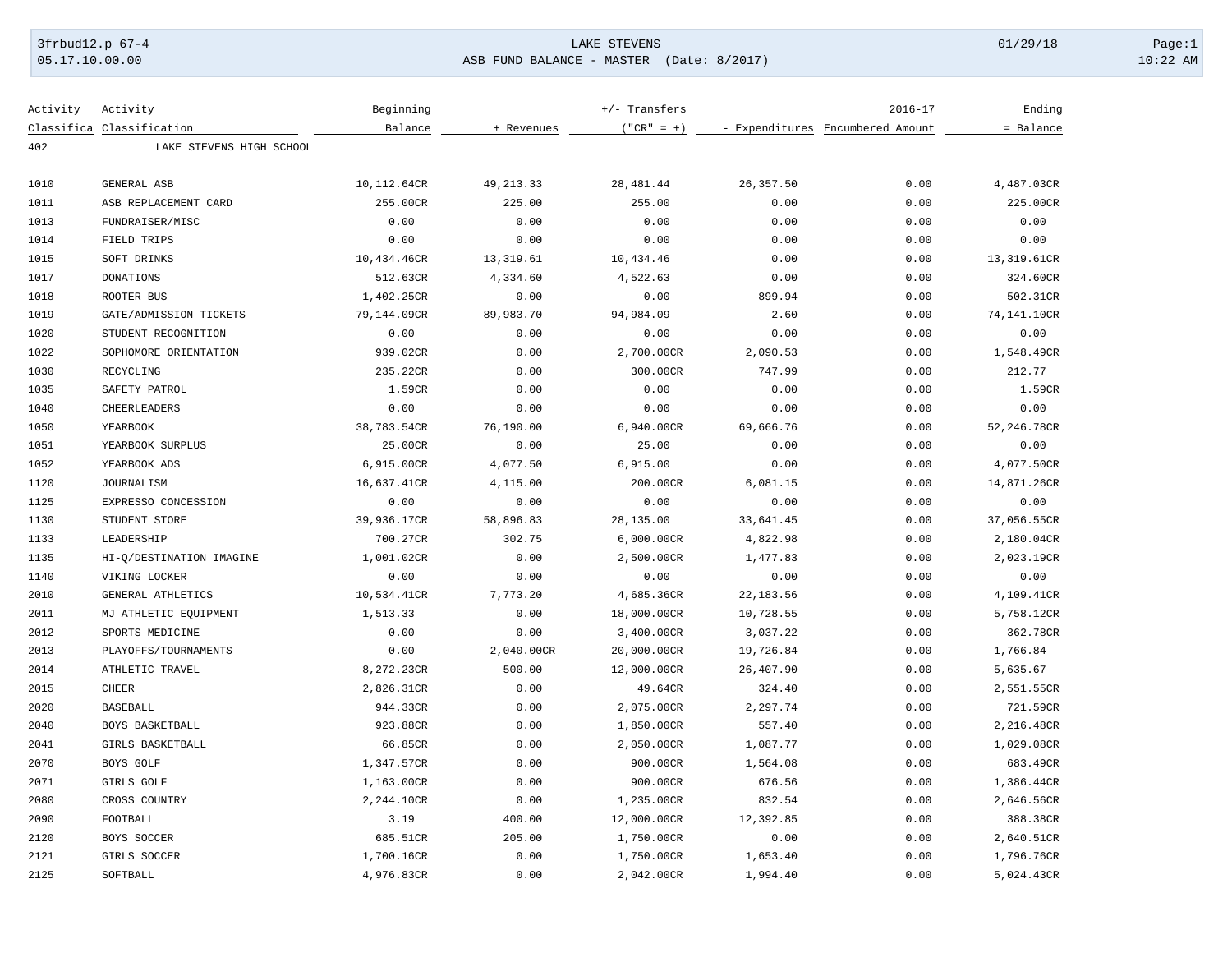## 3frbud12.p 67-4 LAKE STEVENS 01/29/18 Page:2 05.17.10.00.00 ASB FUND BALANCE - MASTER (Date: 8/2017) 10:22 AM

| Activity | Activity                  | Beginning  |            | $+/-$ Transfers |           | $2016 - 17$                      | Ending      |
|----------|---------------------------|------------|------------|-----------------|-----------|----------------------------------|-------------|
|          | Classifica Classification | Balance    | + Revenues | $("CR" = +)$    |           | - Expenditures Encumbered Amount | = Balance   |
| 402      | LAKE STEVENS HIGH SCHOOL  |            |            |                 |           |                                  |             |
|          |                           |            |            |                 |           |                                  |             |
| 2130     | BOYS TENNIS               | 2,369.85CR | 0.00       | 900.00CR        | 554.85    | 0.00                             | 2,715.00CR  |
| 2131     | GIRLS TENNIS              | 523.92CR   | 25.00      | 900.00CR        | 1,399.73  | 0.00                             | 49.19CR     |
| 2140     | BOYS SWIMMING             | 252.40CR   | 0.00       | 955.00CR        | 967.74    | 0.00                             | 239.66CR    |
| 2141     | GIRLS SWIMMING            | 0.00       | 0.00       | 1,403.00CR      | 906.94    | 0.00                             | 496.06CR    |
| 2150     | TRACK                     | 855.70CR   | 2,084.00   | 4,030.00CR      | 6,818.41  | 0.00                             | 151.29CR    |
| 2155     | VIKING TRACK              | 0.00       | 0.00       | 0.00            | 0.00      | 0.00                             | 0.00        |
| 2190     | WRESTLING                 | 0.00       | 4,000.00   | 2,700.00CR      | 6,789.75  | 0.00                             | 89.75       |
| 2195     | WRESTLING INVIT           | 0.00       | 0.00       | 0.00            | 0.00      | 0.00                             | 0.00        |
| 2241     | VOLLEYBALL                | 243.85CR   | 0.00       | 2,000.00CR      | 1,406.67  | 0.00                             | 837.18CR    |
| 3006     | UNASSIGNED                | 0.00       | 0.00       | 0.00            | 0.00      | 0.00                             | 0.00        |
| 3007     | CLASS OF 2007             | 0.00       | 0.00       | 0.00            | 0.00      | 0.00                             | 0.00        |
| 3008     | CLASS OF 2008             | 0.00       | 0.00       | 0.00            | 0.00      | 0.00                             | 0.00        |
| 3009     | CLASS OF 2009             | 0.00       | 0.00       | 0.00            | 0.00      | 0.00                             | 0.00        |
| 3010     | CLASS OF 2010             | 0.00       | 0.00       | 0.00            | 0.00      | 0.00                             | 0.00        |
| 3011     | CLASS OF 2011             | 0.00       | 0.00       | 0.00            | 0.00      | 0.00                             | 0.00        |
| 3012     | CLASS OF 2012             | 0.00       | 0.00       | 0.00            | 0.00      | 0.00                             | 0.00        |
| 3013     | CLASS OF 2013             | 0.00       | 0.00       | 0.00            | 0.00      | 0.00                             | 0.00        |
| 3014     | CLASS OF 2014             | 0.00       | 0.00       | 0.00            | 0.00      | 0.00                             | 0.00        |
| 3015     | CLASS OF 2015             | 0.00       | 0.00       | 0.00            | 0.00      | 0.00                             | 0.00        |
| 3016     | CLASS OF 2016             | 1,671.60CR | 0.00       | 0.00            | 0.00      | 0.00                             | 1,671.60CR  |
| 3017     | CLASS OF 2017             | 9,943.04CR | 29,963.00  | 710.00          | 41,549.55 | 0.00                             | 2,353.51    |
| 3018     | CLASS OF 2018             | 0.00       | 26,065.00  | 10,685.00CR     | 22,889.16 | 0.00                             | 13,860.84CR |
| 3019     | CLASS OF 2019             | 0.00       | 2,886.00   | 3,343.00CR      | 4,710.85  | 0.00                             | 1,518.15CR  |
| 3020     | CLASS OF 2020             | 0.00       | 0.00       | 0.00            | 0.00      | 0.00                             | 0.00        |
| 3911     | 3911                      | 0.00       | 0.00       | 0.00            | 0.00      | 0.00                             | 0.00        |
| 4003     | ART CLUB                  | 0.00       | 0.00       | 250.00CR        | 0.00      | 0.00                             | 250.00CR    |
| 4004     | ANIME                     | 550.00CR   | 0.00       | 0.00            | 0.00      | 0.00                             | 550.00CR    |
| 4006     | HACKY SACK                | 250.00CR   | 0.00       | 0.00            | 0.00      | 0.00                             | 250.00CR    |
| 4007     | CIVIL ENGINEERING CLUB    | 624.82CR   | 500.00     | 100.00CR        | 755.00    | 0.00                             | 469.82CR    |
| 4010     | 000000000000000           | 0.00       | 0.00       | 0.00            | 0.00      | 0.00                             | 0.00        |
| 4012     | SPORTS MEDICINE           | 450.00CR   | 0.00       | 200.00CR        | 0.00      | 0.00                             | 650.00CR    |
| 4020     | <b>BAND</b>               | 2,774.37CR | 0.00       | 4,100.00CR      | 6,054.21  | 0.00                             | 820.16CR    |
| 4024     | VIKING TV                 | 958.38CR   | 0.00       | 100.00CR        | 0.00      | 0.00                             | 1,058.38CR  |
| 4025     | ROBOTIC CLUB              | 250.00CR   | 2,850.00   | 2,750.00        | 0.00      | 0.00                             | 350.00CR    |
| 4027     | COMPUTER/TECH MEDIA CLUB  | 366.54CR   | 0.00       | 2,950.00CR      | 2,850.00  | 0.00                             | 466.54CR    |
| 4028     | GAME CLUB                 | 0.00       | 0.00       | 500.00CR        | 0.00      | 0.00                             | 500.00CR    |
| 4029     | Ping Pong Club            | 265.26CR   | 0.00       | 0.00            | 47.37     | 0.00                             | 217.89CR    |
| 4030     | CHOIR                     | 666.89CR   | 0.00       | 912.62CR        | 1,579.21  | 0.00                             | 0.30CR      |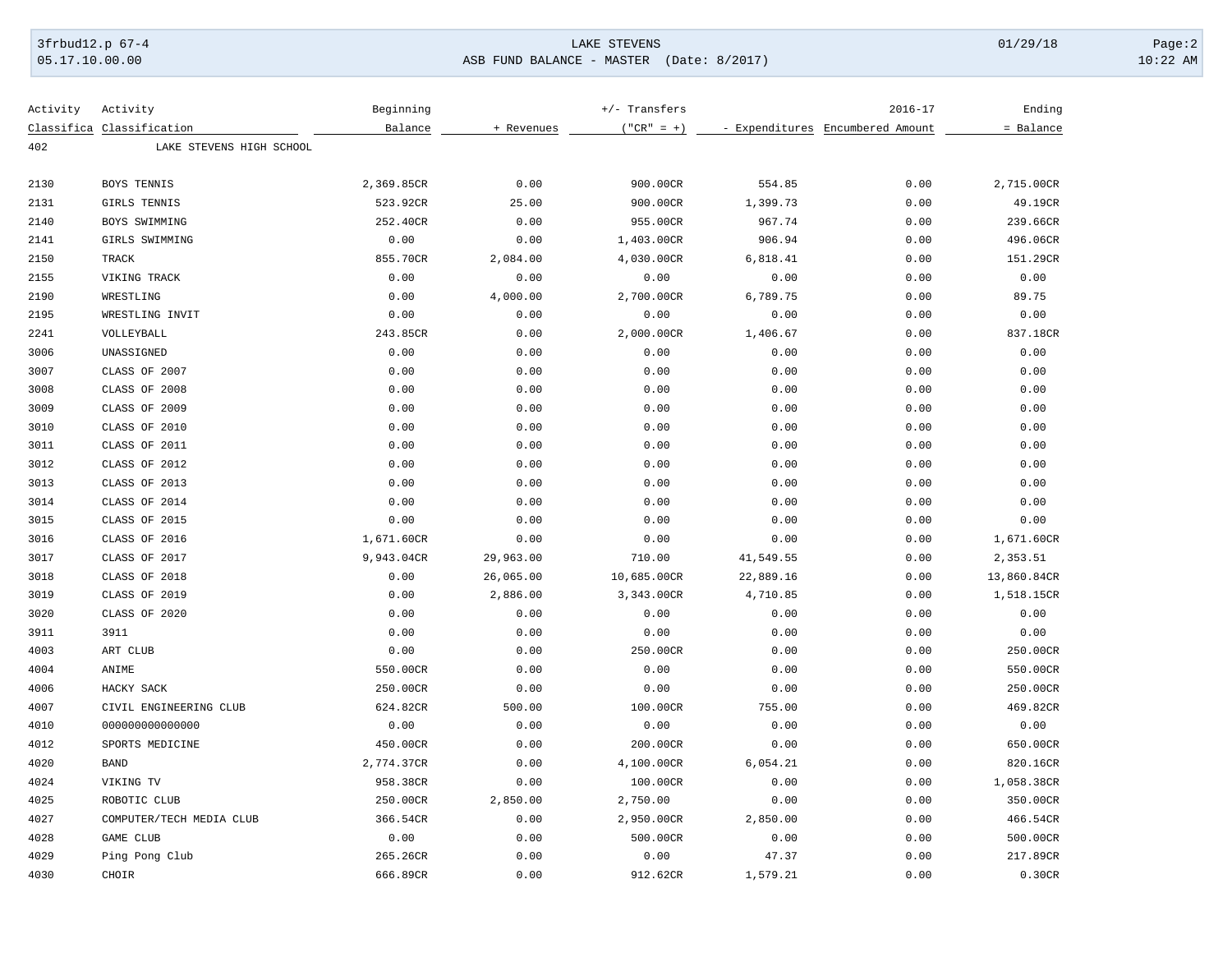## 3frbud12.p 67-4 LAKE STEVENS 01/29/18 Page:3

05.17.10.00.00 ASB FUND BALANCE - MASTER (Date: 8/2017) 10:22 AM

| Activity | Activity                      | Beginning   |            | $+/-$ Transfers |           | $2016 - 17$                      | Ending       |
|----------|-------------------------------|-------------|------------|-----------------|-----------|----------------------------------|--------------|
|          | Classifica Classification     | Balance     | + Revenues | $('"CR" = +)$   |           | - Expenditures Encumbered Amount | = Balance    |
| 402      | LAKE STEVENS HIGH SCHOOL      |             |            |                 |           |                                  |              |
| 4032     | VIDEO CLUB                    | 350.00CR    | 0.00       | 200.00CR        | 0.00      | 0.00                             | 550.00CR     |
| 4035     | THE MODEL UNITED NATIONS CLUB | 470.00CR    | 0.00       | 100.00CR        | 0.00      | 0.00                             | 570.00CR     |
| 4050     | <b>DECA</b>                   | 19,044.96CR | 12,702.40  | 25,000.00CR     | 31,403.61 | 0.00                             | 25, 343.75CR |
| 4055     | MATH CONSTRUCTION             | 8,311.88CR  | 1,283.00   | 100.00CR        | 0.00      | 0.00                             | 9,694.88CR   |
| 4058     | <b>FASHION CLUB</b>           | 778.05CR    | 0.00       | 0.00            | 0.00      | 0.00                             | 778.05CR     |
| 4060     | DRAMA                         | 14,743.10CR | 18,351.40  | 400.00CR        | 24,874.20 | 0.00                             | 8,620.30CR   |
| 4062     | DEBATE CLUB                   | 0.00        | 0.00       | 0.00            | 0.00      | 0.00                             | 0.00         |
| 4065     | DANCE TEAM                    | 0.00        | 0.00       | 0.00            | 0.00      | 0.00                             | 0.00         |
| 4070     | LIBRARY CLUB                  | 0.00        | 0.00       | 0.00            | 0.00      | 0.00                             | 0.00         |
| 4071     | HIP HOP / ROPING CLUB         | 782.48CR    | 0.00       | 0.00            | 0.00      | 0.00                             | 782.48CR     |
| 4072     | FENCING                       | 0.00        | 0.00       | 0.00            | 0.00      | 0.00                             | 0.00         |
| 4125     | LIBRARY ENRICHMENT            | 0.00        | 0.00       | 0.00            | 0.00      | 0.00                             | 0.00         |
| 4127     | ONE VOICE                     | 433.74CR    | 0.00       | 0.00            | 0.00      | 0.00                             | 433.74CR     |
| 4128     | I HAVE A DREAM                | 350.00CR    | 0.00       | 0.00            | 0.00      | 0.00                             | 350.00CR     |
| 4129     | MAGIC CLUB                    | 527.24CR    | 0.00       | 100.00CR        | 235.86    | 0.00                             | 391.38CR     |
| 4130     | CHRISTIAN ATHLETES            | 426.04CR    | 0.00       | 100.00CR        | 197.59    | 0.00                             | 328.45CR     |
| 4131     | PREVENTION                    | 0.00        | 0.00       | 250.00CR        | 0.00      | 0.00                             | 250.00CR     |
| 4132     | HARRY POTTER CLUB             | 0.00        | 0.00       | 550.00CR        | 155.81    | 0.00                             | 394.19CR     |
| 4135     | NATURAL HIGHS NETWORK         | 701.10CR    | 0.00       | 500.00CR        | 143.90    | 0.00                             | 1,057.20CR   |
| 4150     | FBLA                          | 0.00        | 0.00       | 0.00            | 0.00      | 0.00                             | 0.00         |
| 4155     | KEY CLUB                      | 656.74CR    | 510.00     | 1,200.00CR      | 1,007.89  | 0.00                             | 1,358.85CR   |
| 4160     | INTERACT CLUB                 | 550.00CR    | 0.00       | 200.00CR        | 79.98     | 0.00                             | 670.02CR     |
| 4240     | GERMAN CLUB                   | 790.99CR    | 0.00       | 0.00            | 0.00      | 0.00                             | 790.99CR     |
| 4241     | FRENCH CLUB                   | 1,119.42CR  | 0.00       | 200.00CR        | 284.47    | 0.00                             | 1,034.95CR   |
| 4242     | SPANISH CLUB                  | 0.00        | 0.00       | 0.00            | 0.00      | 0.00                             | 0.00         |
| 4243     | AMERICAN SIGN LANGUAGE        | 0.00        | 0.00       | 0.00            | 0.00      | 0.00                             | 0.00         |
| 4244     | DIVERSITY CLUB                | 0.00        | 0.00       | 0.00            | 0.00      | 0.00                             | 0.00         |
| 4245     | MINORITY AWARE MOVEMENT       | 250.00CR    | 205.00     | 100.00CR        | 475.14    | 0.00                             | 79.86CR      |
| 4250     | STRENGTH & CONDITIONING       | 310.63CR    | 0.00       | 2,000.00CR      | 2,272.25  | 0.00                             | 38.38CR      |
| 4255     | <b>GREEN CLUB</b>             | 169.89CR    | 0.00       | 0.00            | 0.00      | 0.00                             | 169.89CR     |
| 4260     | GSA                           | 539.56CR    | 0.00       | 200.00CR        | 0.00      | 0.00                             | 739.56CR     |
| 4271     | ANIMATION CLUB                | 250.00CR    | 0.00       | 0.00            | 0.00      | 0.00                             | 250.00CR     |
| 4275     | LITERARY CLUB                 | 624.34CR    | 0.00       | 0.00            | 0.00      | 0.00                             | 624.34CR     |
| 4290     | FCCLA                         | 796.09CR    | 9,880.00   | 7,400.00CR      | 17,231.29 | 0.00                             | 844.80CR     |
| 4291     | FCCLA/CULINARY                | 2,175.93CR  | 0.00       | 1,200.00        | 0.00      | 0.00                             | 975.93CR     |
| 4310     | HORTICULTURE                  | 0.00        | 0.00       | 0.00            | 0.00      | 0.00                             | 0.00         |
| 4325     | CONFLICT TEAM/PEER HELPER     | 0.00        | 0.00       | 0.00            | 0.00      | 0.00                             | 0.00         |
| 4340     | MATH CLUB                     | 0.00        | 0.00       | 0.00            | 0.00      | 0.00                             | 0.00         |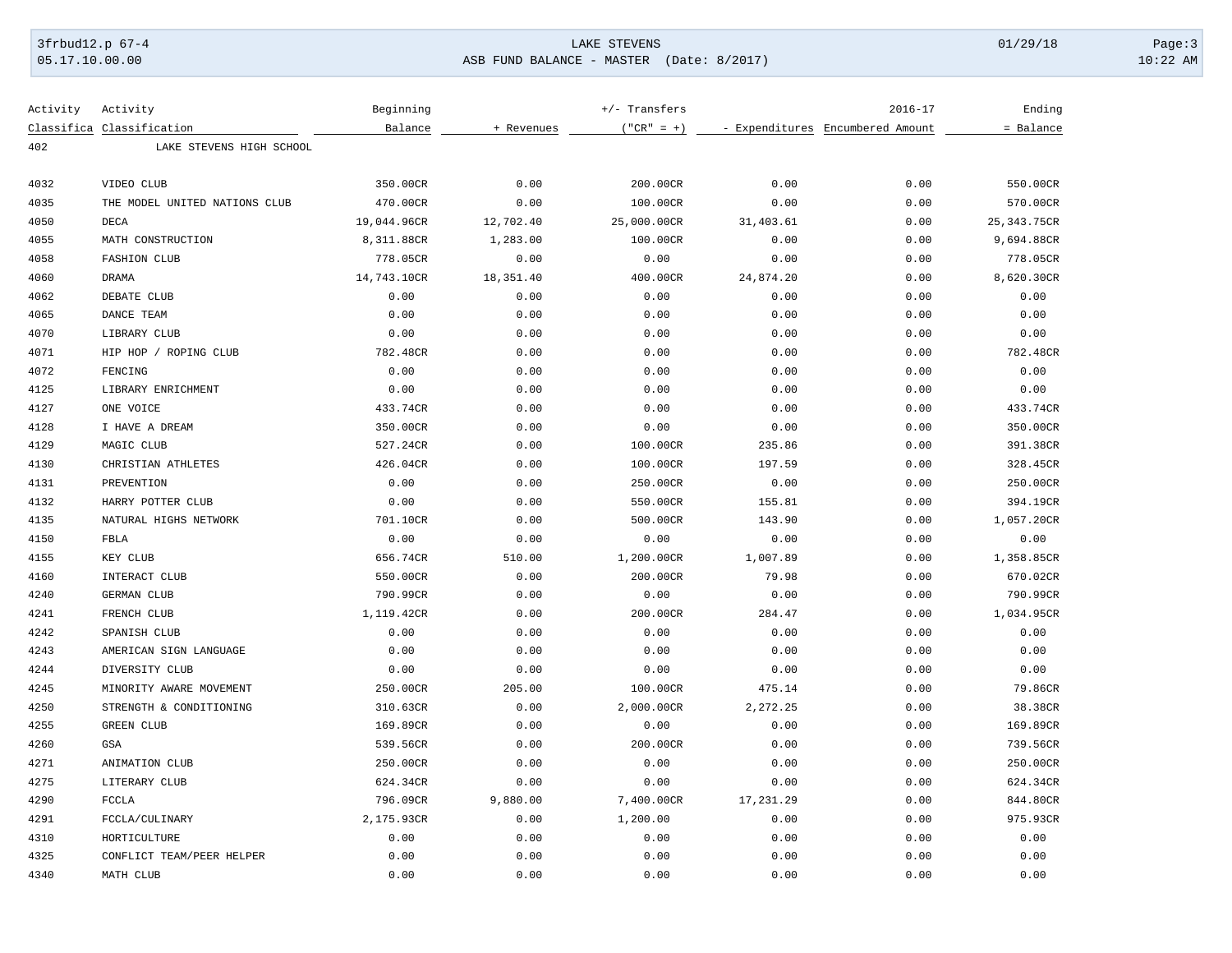## 3frbud12.p 67-4 LAKE STEVENS 01/29/18 Page:4 05.17.10.00.00 ASB FUND BALANCE - MASTER (Date: 8/2017) 10:22 AM

| Activity   | Activity                     | Beginning    |            | $+/-$ Transfers |            | $2016 - 17$                      | Ending       |
|------------|------------------------------|--------------|------------|-----------------|------------|----------------------------------|--------------|
| Classifica | Classification               | Balance      | + Revenues | $' "CR" = +)$   |            | - Expenditures Encumbered Amount | = Balance    |
| 402        | LAKE STEVENS HIGH SCHOOL     |              |            |                 |            |                                  |              |
|            |                              |              |            |                 |            |                                  |              |
| 4346       | THIS DAY IN HISTORY CLUB     | 241.90CR     | 0.00       | 0.00            | 0.00       | 0.00                             | 241.90CR     |
| 4347       | SKI/SNOWBOARD                | 0.00         | 0.00       | 0.00            | 0.00       | 0.00                             | 0.00         |
| 4360       | HONOR SOCIETY                | 864.73CR     | 620.00     | 200.00CR        | 385.00     | 0.00                             | 1,299.73CR   |
| 4365       | SHAKESPEARE FESTIVAL         | 0.00         | 0.00       | 0.00            | 0.00       | 0.00                             | 0.00         |
| 4370       | OPERA CLUB                   | 0.00         | 0.00       | 0.00            | 0.00       | 0.00                             | 0.00         |
| 6000       | PRIVATE MONEY                | 0.00         | 0.00       | 0.00            | 0.00       | 0.00                             | 0.00         |
| 6005       | *Conversion Generated        | 0.00         | 0.00       | 0.00            | 0.00       | 0.00                             | 0.00         |
| 6010       | GENERAL ASB CHARITABLE       | 0.00         | 1,969.47   | 0.00            | 1,969.47   | 0.00                             | 0.00         |
| 6050       | DECA CHARITABLE              | 1,295.67CR   | 1,191.33   | 0.00            | 1,815.73   | 0.00                             | 671.27CR     |
| 6055       | VIKING ENTERPRISES           | 0.00         | 0.00       | 0.00            | 0.00       | 0.00                             | 0.00         |
| 6133       | VIKING LEADERSHIP CHARITABLE | 1,138.93CR   | 1,655.84   | 0.00            | 1,204.53   | 0.00                             | 1,590.24CR   |
| 6150       | FBLA CHARITABLE              | 0.00         | 0.00       | 0.00            | 0.00       | 0.00                             | 0.00         |
| 6155       | KEY CLUB CHARITABLE          | 0.00         | 677.00     | 0.00            | 677.00     | 0.00                             | 0.00         |
| 6290       | FCCLA CHARITABLE             | 0.00         | 0.00       | 0.00            | 0.00       | 0.00                             | 0.00         |
| 6310       | HORT. CHARITABL              | 0.00         | 0.00       | 0.00            | 0.00       | 0.00                             | 0.00         |
| 6360       | HONOR SOCIETY CHARITABLE     | 0.00         | 37.00      | 0.00            | 37.00      | 0.00                             | 0.00         |
| $---$      | LAKE STEVENS HIGH SCHOOL     | 322,914.00CR | 424,951.96 | 257.00          | 434,984.10 | 0.00                             | 316,309.28CR |

================== ================== ================== ================== ================= ==================